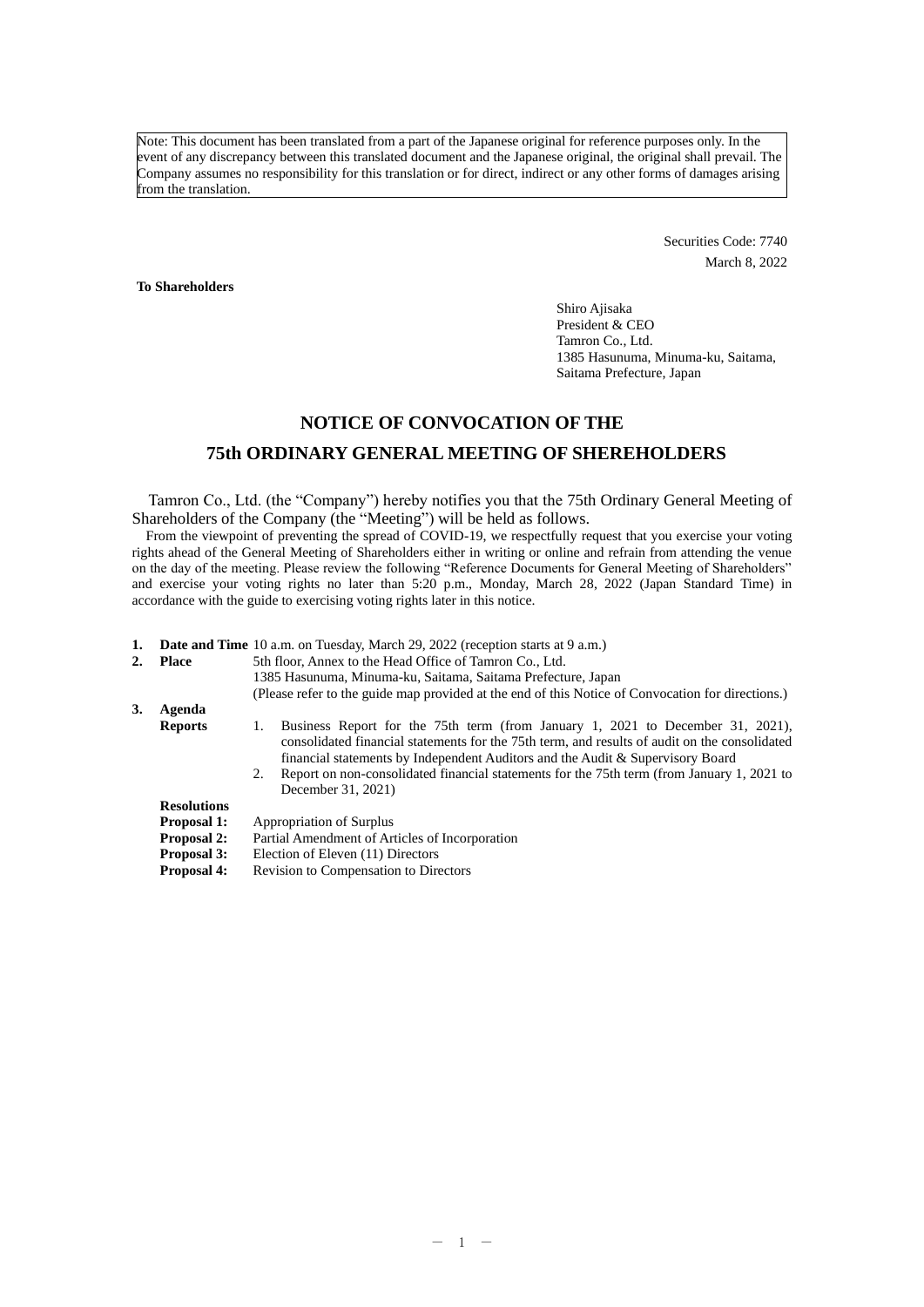#### **4. Guide to Exercising Voting Rights**

(1) If you exercise your voting rights by mail

Please indicate your vote for or against the proposals on the enclosed Voting Rights Exercise Form and return it so that it is received by 5:20 p.m. on Monday, March 28, 2022.

(2) If you exercise your voting rights by Internet, etc. If you exercise your voting rights on the Internet or by any other similar means, please read "Guidance Notes on the Exercise of Voting Rights via the Internet, etc." and exercise your voting rights by 5:20 p.m. on Monday, March 28, 2022.

End

If you are attending the Meeting, the Company asks that you kindly submit the enclosed Voting Rights Exercise Form to the reception desk at the venue on the day of the General Meeting of Shareholders.

Notes to consolidated financial statements and notes to non-consolidated financial statements are published on the official website of the Company (http://www.tamron.co.jp, Japanese only) in accordance with the provisions of the relevant law and the Article 15 of its Articles of Incorporation. They are not stated in this Notice of Convocation. Hence, the consolidated financial statements and non-consolidated financial statements audited by members of the Audit & Supervisory Committee and Independent Auditors include the financial statements provided with this Convocation Notice and notes to the financial statements published on the Company's official website.

If and when the Company makes any correction to the Business Report, consolidated financial statements, non-

consolidated financial statements and the Reference Documents for the General Meeting of Shareholders provided

with this Notice of Convocation the Company will announce the correction on its official website

(http://www.tamron.co.jp, Japanese only).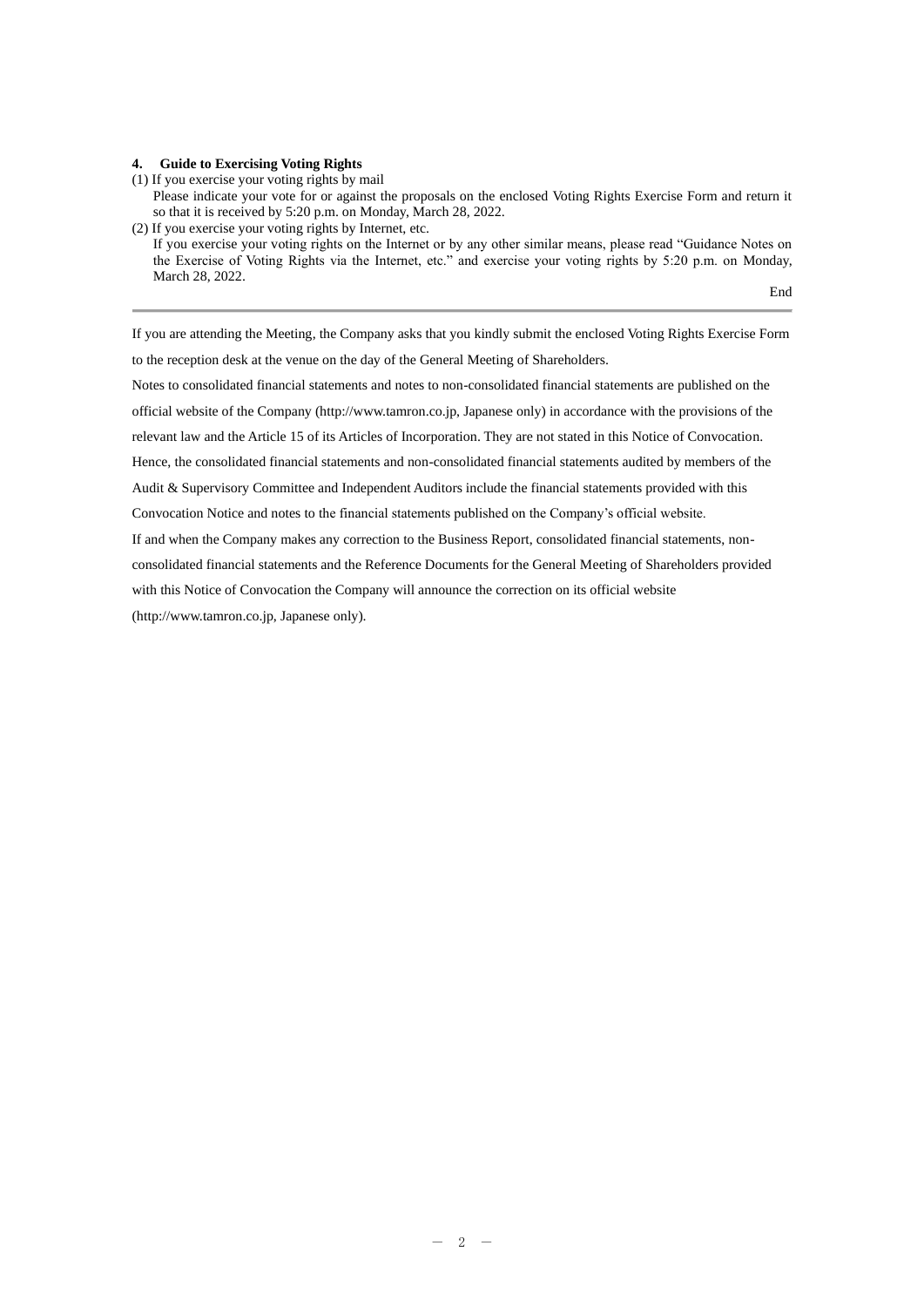# **Reference Documents for the General Meeting of Shareholders**

## **Proposal 1: Appropriation of Surplus**

The basic policy of the Company is to continue the stable distribution of profits to shareholders with an emphasis on continual dividends with a dividend payout ratio of around 35% according to the operating results, while considering the necessity of strengthening the management structure and research and development and capital investment for the launch of a new business from a long-term perspective, among other necessities.

In accordance with this fundamental policy, the Company would like to increase the year-end dividend per share for the fiscal year under review to 57 yen, mainly taking into consideration that performance through the fiscal year surpassed expectations.

As the Company paid an interim dividend of 25 yen per share in September 2021, the annual dividend will be 82 yen per share, the highest annual dividend ever. Note that a dividend payout ratio(consolidated) of 33.0%.

- (1) Type of dividend Cash
- (2) Matters concerning allocation of dividend and its total amount 57.00 yen per one common share of the Company Total amount of dividend 1,204,905,729 yen
- (3) Effective date of the dividend from surplus March 30, 2022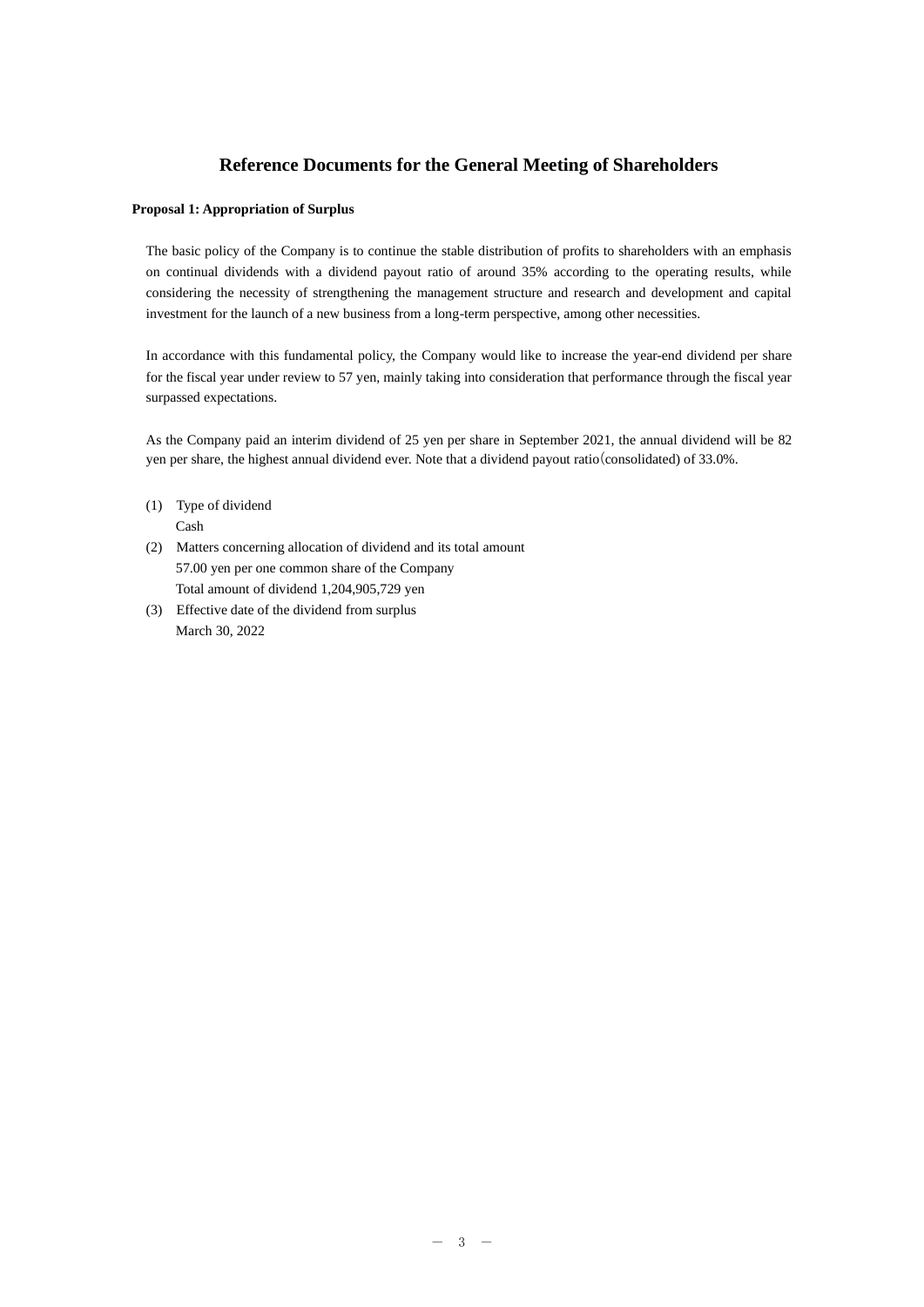### **Proposal 2: Partial Amendment of Articles of Incorporation**

1. Reasons for amendment of the Articles of Incorporation

(1) The Company proposes shortening the term of office of Directors from two years to one year in order to build a management framework which will allow it to respond quickly to changes in the operating environment and also to further clarify the management responsibility of Directors and to increase opportunities to earn trust from shareholders. As a result, the Company proposes deleting the provisions on adjustment of the term of office.

(2) The amended provisions stipulated in the proviso of Article 1 of the Supplementary Provisions of the Act Partially Amending the Companies Act (Act No.70 of 2019) are due to come into effect on September 1, 2022, and the Company, therefore, proposes amending its Articles of Incorporation to prepare for adoption of a system for the electronic provision of materials for the General Meeting of Shareholders. Details are as follows.

- ① Article 15 in the proposed amendments stipulates to the effect that the Company shall take the electronic provision measures with respect to information that constitutes the content of reference materials for the General Meeting of Shareholders.
- ② Article 15-2 in the proposed amendments establishes provisions to limit the scope of matters to be stated in the document that will be issued to shareholders who requested the issuance of the document.
- ③ Since the provisions on Disclosure on the Internet and De Facto Provision of Shareholders' General Meeting Reference Documents, etc. (Article 15 of the current Articles of Incorporation) will no longer be necessary, the Company proposes deleting these provisions.
- ④ In connection with newly established and deleted provisions described above, the Company proposes establishing supplementary provisions on the dates changes take effect, etc.

2. Details of the amendments to the Articles of Incorporation Details of the amendments are set out below.

(The underlined parts show the change.)

| <b>Current Articles of Incorporation</b>                         | Proposed Amendments  |
|------------------------------------------------------------------|----------------------|
| (Disclosure on the Internet and De Facto Provision of            | $\leq$ Delete $\geq$ |
| Shareholders' General Meeting Reference Documents, etc.)         |                      |
| Article 15. When convening a shareholders meeting, the           |                      |
| Company may consider the information disclosed on the matters    |                      |
| that should be specified or displayed in reference documents for |                      |
| the General Meeting of Shareholders, business reports, financial |                      |
| statements, and consolidated financial statements via methods    |                      |
| that use the internet pursuant to the Ministry of Justice        |                      |
| ordinance as having been provided to the shareholders.           |                      |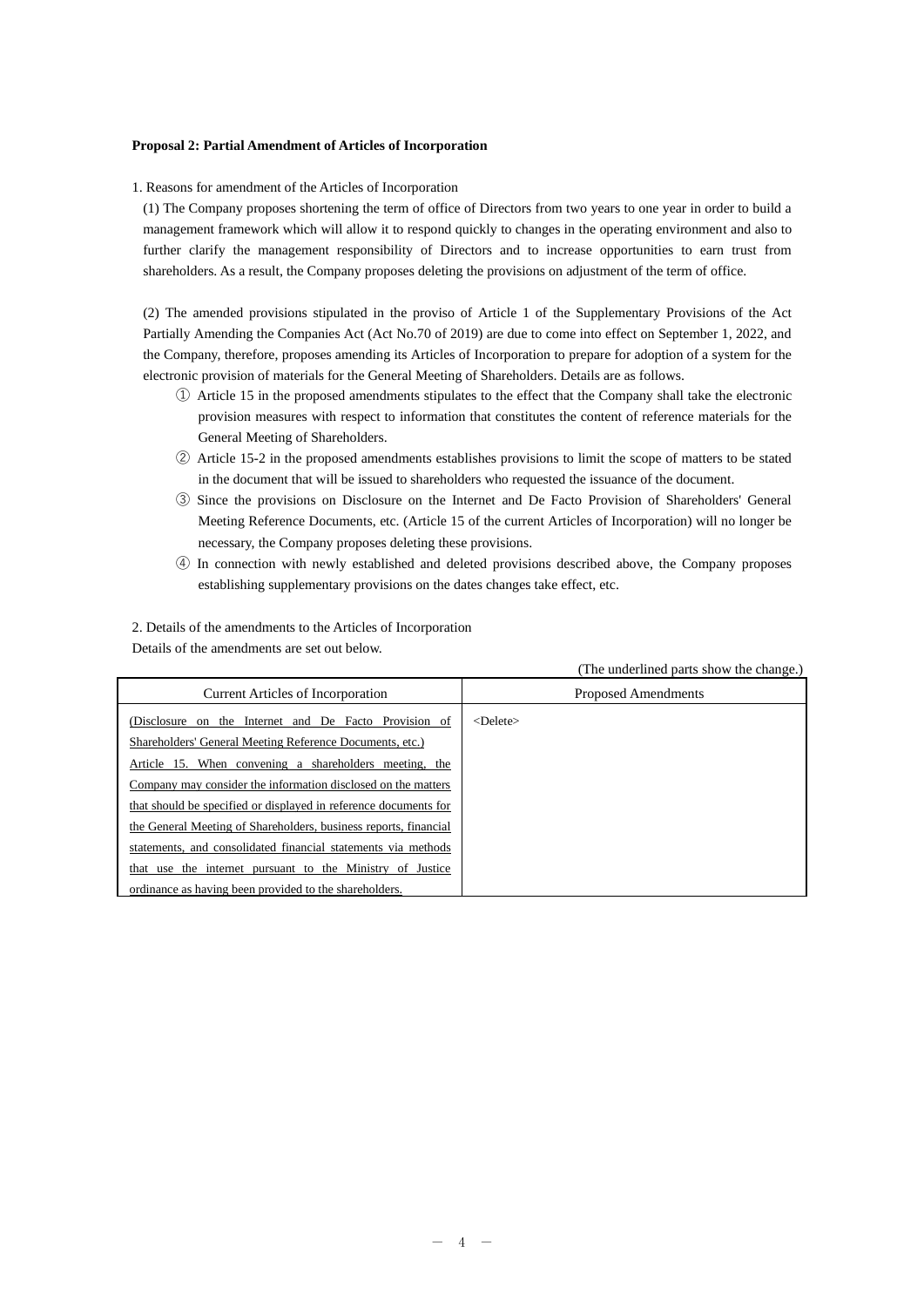| Current Articles of Incorporation                                               | Proposed Amendments                                                                                                   |
|---------------------------------------------------------------------------------|-----------------------------------------------------------------------------------------------------------------------|
| $<$ New $>$                                                                     | (Electronic Provision Measure, etc.)                                                                                  |
|                                                                                 | Article 15. Upon convening a General Meeting of                                                                       |
|                                                                                 | Shareholders, the Company shall take the                                                                              |
|                                                                                 | electronic provision measure with respect to                                                                          |
|                                                                                 | information that constitutes the content of                                                                           |
|                                                                                 | reference materials for the meeting<br>of                                                                             |
|                                                                                 | shareholders, etc.                                                                                                    |
|                                                                                 | Article 15-2. Among matters for which the electronic                                                                  |
|                                                                                 | provision measure will be taken, the Company is                                                                       |
|                                                                                 | not required to state all or some of the matters                                                                      |
|                                                                                 | prescribed by the Ministry of Justice Order in the                                                                    |
|                                                                                 | document that will be issued to shareholders who                                                                      |
|                                                                                 | requested the issuance of the document by the                                                                         |
|                                                                                 | record date for the exercise of voting rights.<br>(Term of office)                                                    |
| (Term of office)<br>Article 20. The term of office of Directors shall expire at |                                                                                                                       |
| the time of conclusion of the ordinary general meeting of                       | Article 20. The term of office of Directors shall expire at<br>the time of conclusion of the ordinary general meeting |
| shareholders with respect to the last business year ending                      | of shareholders with respect to the last business year                                                                |
| within two (2) years after their election.                                      | ending within one $(1)$ year after their election.                                                                    |
| Article 20-2. The term of office of a Director appointed                        | <delete></delete>                                                                                                     |
| as an addition or alternate shall end at the expiration of                      |                                                                                                                       |
| the term of office of other Directors holding office.                           |                                                                                                                       |
| $<$ New $>$                                                                     | (Supplementary Provisions)                                                                                            |
|                                                                                 | 1. The deletion of Article 15 on the current Articles of                                                              |
|                                                                                 | Incorporation (Disclosure on the Internet and De Facto                                                                |
|                                                                                 |                                                                                                                       |
|                                                                                 | Provision of Shareholders' General Meeting Reference                                                                  |
|                                                                                 | Documents, etc.) and the new establishment of Article                                                                 |
|                                                                                 | 15 in the proposed amendment (Electronic Provision                                                                    |
|                                                                                 | Measure, etc.) shall take effect on the date of                                                                       |
|                                                                                 | enforcement (hereinafter, the "Enforcement Date") of                                                                  |
|                                                                                 | the amended provisions stipulated in the proviso of                                                                   |
|                                                                                 | Article 1 of the Supplementary Provisions of the Act                                                                  |
|                                                                                 | Partially Amending the Companies Act (Act No.70 of                                                                    |
|                                                                                 | 2019).                                                                                                                |
|                                                                                 | 2. Notwithstanding the provisions of the preceding                                                                    |
|                                                                                 | paragraph, Article 15 of the current Articles of                                                                      |
|                                                                                 | Incorporation shall remain valid for any General                                                                      |
|                                                                                 | Meeting of Shareholders the date of which is a date                                                                   |
|                                                                                 | within six (6) months of the Enforcement Date.                                                                        |
|                                                                                 | 3. These Supplementary provisions shall be deleted on                                                                 |
|                                                                                 | the date on which six (6) months have elapsed from                                                                    |
|                                                                                 | the Enforcement Date or the date on which three (3)<br>months have elapsed from the date of the General               |
|                                                                                 | Meeting of Shareholders under the preceding                                                                           |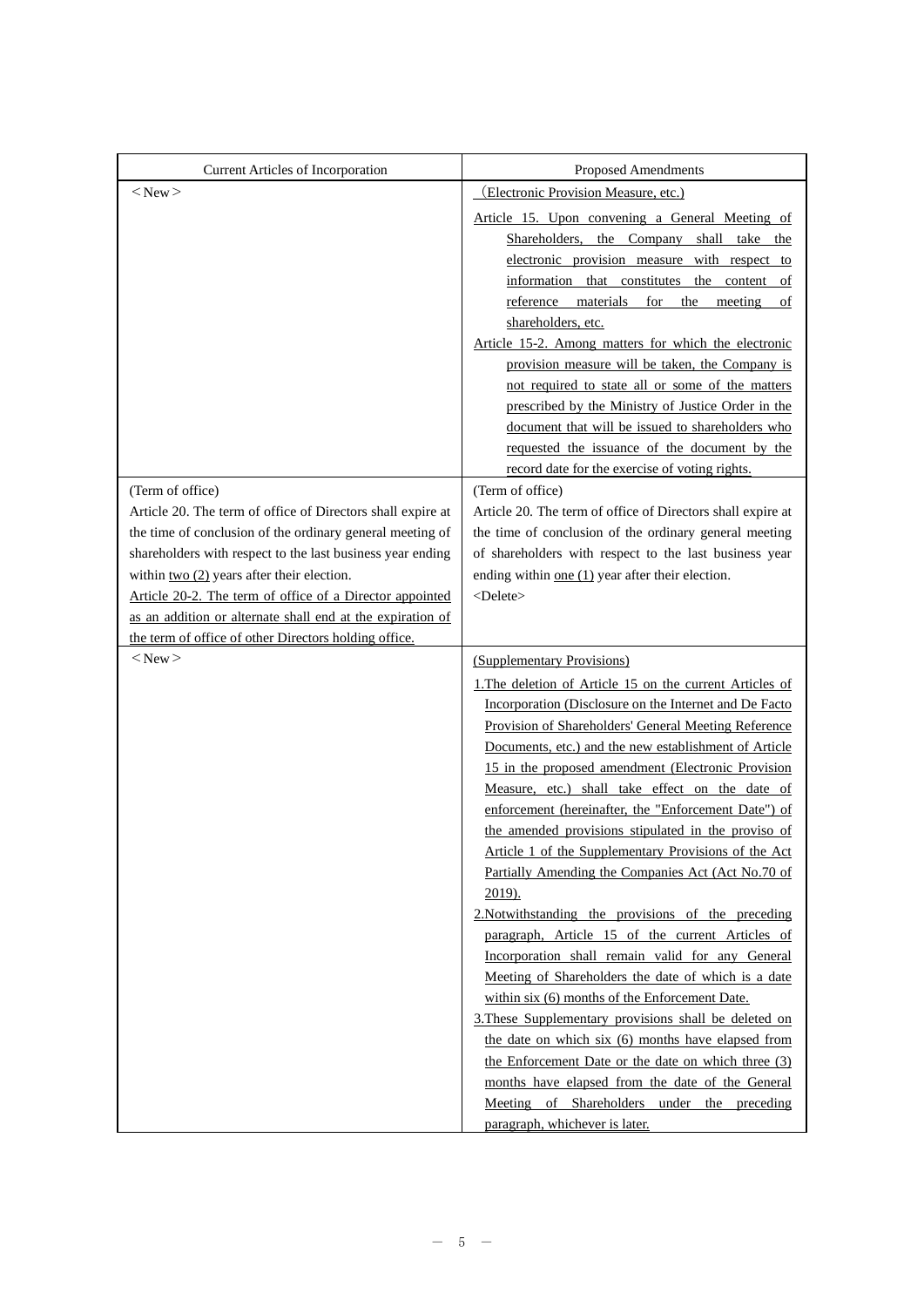## **Proposal 3: Election of Eleven (11) Directors**

The term of office of all the twelve (12) Directors expires at the close of this General Meeting of Shareholders and the Company asks its shareholders to approve the election of eleven (11) candidates including one (1) new candidate.

In view of its continued growth and the improvement of corporate value over the medium- to long-term, the Company decided to redevelop the structure of the Board of Directors into one that enables it to focus on management decision-making and oversight for the purpose of further strengthening corporate governance.

Accordingly, the Company asks its shareholders to approve the election of eleven (11) candidates, consisting of seven (7) Directors (a subtraction of two (2)) and four (4) Outside Directors (including one (1) new candidate). The candidate Directors are as follows:

| Candidate<br>number | Name             | Candidate attribute                               | Current position and duty in the Company                                                                                                                      |  |  |  |
|---------------------|------------------|---------------------------------------------------|---------------------------------------------------------------------------------------------------------------------------------------------------------------|--|--|--|
| 1                   | Shiro Ajisaka    | [Reappointment]                                   | President & CEO                                                                                                                                               |  |  |  |
| $\overline{2}$      | Shogo Sakuraba   | [Reappointment]                                   | Corporate Vice President<br>in charge of the Optical Design & Engineering R&D Center,<br>R&D Technology Center                                                |  |  |  |
| 3                   | Koji Masunari    | [Reappointment]                                   | Senior Managing Director<br>in charge of the Industrial Optics Business Unit and the<br>Compliance                                                            |  |  |  |
| $\overline{4}$      | Hiroshi Otsuka   | [Reappointment]                                   | Managing Director<br>in charge of the Corporate Strategy Unit, CSR<br>Implementation & Administration and Investors Relations                                 |  |  |  |
| 5                   | Shenghai Zhang   | [Reappointment]                                   | Managing Director<br>in charge of the Deputy of Global Production (Aomori<br>Factory, China Factory, Vietnam Factory) and Mold &<br>Tooling Technology Center |  |  |  |
| 6                   | Makoto Otani     | [Reappointment]                                   | Director<br>in charge of the OEM Component Business Unit and<br>Quality Control & Assurance Supervision Unit                                                  |  |  |  |
| $\overline{7}$      | Tomohide Okayasu | [Reappointment]                                   | Director<br>in charge of the Imaging Products Business Unit and the<br>Procurement Management Unit                                                            |  |  |  |
| 8                   | Yuichi Sato      | [Reappointment]<br>[Outside]<br>[Independent]     | <b>Outside Director</b>                                                                                                                                       |  |  |  |
| 9                   | Harumi Katagiri  | [Reappointment]<br>[Outside]<br>[Independent]     | <b>Outside Director</b>                                                                                                                                       |  |  |  |
| 10                  | Eriko Ishii      | [Reappointment]<br>[Outside]<br>[Independent]     | <b>Outside Director</b>                                                                                                                                       |  |  |  |
| 11                  | Fumio Suzuki     | [Newly appointment]<br>[Outside]<br>[Independent] |                                                                                                                                                               |  |  |  |

[Reappointment] Candidate for reappointment as director

[Outside] Candidate for outside director

[Independent] Candidate for Independent director

[Newly appointment] Candidate for newly appointment as director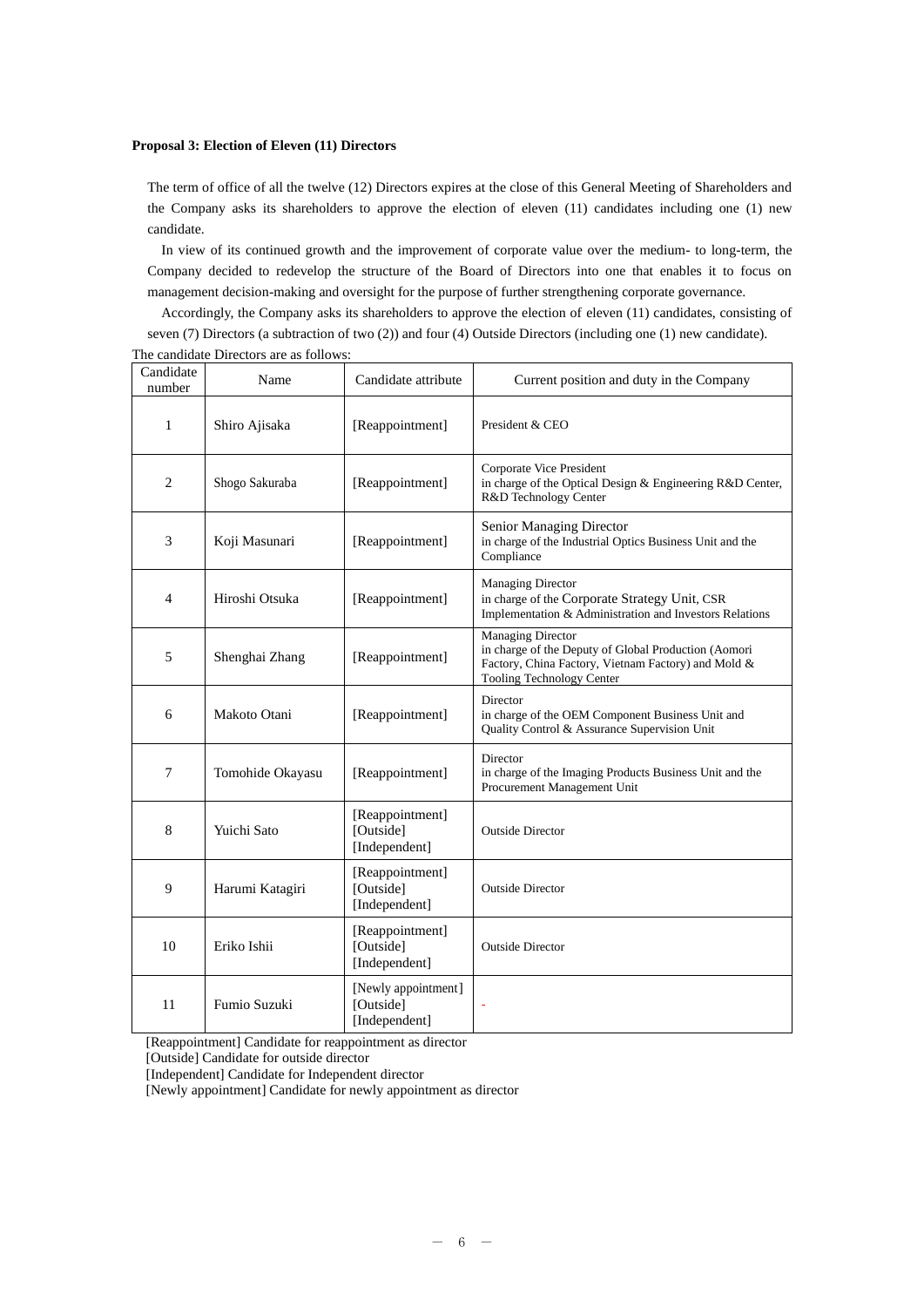| No.                                                                                                                                                                                                                                                                                                                                                                                                                                                                                                   | Name<br>(Date of birth)                                                                                                                                                                                                                                                                                                                                                                                                                                                                                                                                                                                                                                                                                                                                                          |                                                                                                                                                                                                                                                                                                                                                                                                                                                                                                                                                                                                                                                               | Brief career history, position and responsibility at Tamron Co., Ltd.<br>(State of concurrent holding of important positions)                                                                                                                                                                                                                                                                                                                                                               | Number of the<br>Company's<br>shares held |  |  |  |
|-------------------------------------------------------------------------------------------------------------------------------------------------------------------------------------------------------------------------------------------------------------------------------------------------------------------------------------------------------------------------------------------------------------------------------------------------------------------------------------------------------|----------------------------------------------------------------------------------------------------------------------------------------------------------------------------------------------------------------------------------------------------------------------------------------------------------------------------------------------------------------------------------------------------------------------------------------------------------------------------------------------------------------------------------------------------------------------------------------------------------------------------------------------------------------------------------------------------------------------------------------------------------------------------------|---------------------------------------------------------------------------------------------------------------------------------------------------------------------------------------------------------------------------------------------------------------------------------------------------------------------------------------------------------------------------------------------------------------------------------------------------------------------------------------------------------------------------------------------------------------------------------------------------------------------------------------------------------------|---------------------------------------------------------------------------------------------------------------------------------------------------------------------------------------------------------------------------------------------------------------------------------------------------------------------------------------------------------------------------------------------------------------------------------------------------------------------------------------------|-------------------------------------------|--|--|--|
| $\mathbf{1}$                                                                                                                                                                                                                                                                                                                                                                                                                                                                                          | [Reappointment]<br>Shiro Ajisaka<br>(July 17, 1954)<br>Tenure as Director<br>12 years                                                                                                                                                                                                                                                                                                                                                                                                                                                                                                                                                                                                                                                                                            | April 1978<br>April 1990<br>January 2005<br>January 2008<br>March 2010<br>March 2013<br>March 2014<br>March 2015<br>March 2016                                                                                                                                                                                                                                                                                                                                                                                                                                                                                                                                | Joined Tamron Co., Ltd.<br>President, TAMRON Europe GmbH.<br>Executive Officer, General Manager, Overseas Sales<br>& Marketing Unit, Tamron Co., Ltd.<br>Senior Executive Officer, General Manager,<br>Overseas Imaging Products Business Unit, Tamron<br>Co., Ltd.<br>Director, Tamron Co., Ltd.<br>Managing Director, Tamron Co., Ltd.<br>Senior Managing Director, Tamron Co., Ltd.<br>Corporate Vice President, Tamron Co., Ltd.<br>President & CEO, Tamron Co., Ltd.<br>(current post) | 15,300 shares                             |  |  |  |
|                                                                                                                                                                                                                                                                                                                                                                                                                                                                                                       | position of director.                                                                                                                                                                                                                                                                                                                                                                                                                                                                                                                                                                                                                                                                                                                                                            | [Reason for nomination as director]<br>Mr. Shiro Ajisaka has properly supervised decisions on important business issues and directors' execution<br>of duties as chairman of the board of directors by making good use of the experience and knowledge he has<br>accumulated throughout his career and showing leadership in the center of the management team since 2016<br>when he took office as President & CEO of Tamron Co., Ltd.<br>The Company believes that he is adequately capable of contributing to the achievement of the continuous<br>enhancement of the Group's corporate value in the future. Accordingly, he has been re-nominated for the |                                                                                                                                                                                                                                                                                                                                                                                                                                                                                             |                                           |  |  |  |
| Joined Tamron Co., Ltd.<br>April 1981<br>[Reappointment]<br>January 2005<br>Executive Officer, General Manager, Optical Design<br>& Engineering R & D Unit, Tamron Co., Ltd.<br>Shogo Sakuraba<br>Senior Executive Officer, General Manager, Optical<br>January 2008<br>7,900 shares<br>(April 1, 1958)<br>Design & Engineering R & D Unit, Tamron Co., Ltd.<br>Director, Tamron Co., Ltd.<br>March 2014<br>March 2016<br>Corporate Vice President, Tamron Co., Ltd.<br>Tenure as Director<br>8 years |                                                                                                                                                                                                                                                                                                                                                                                                                                                                                                                                                                                                                                                                                                                                                                                  |                                                                                                                                                                                                                                                                                                                                                                                                                                                                                                                                                                                                                                                               |                                                                                                                                                                                                                                                                                                                                                                                                                                                                                             |                                           |  |  |  |
| $\mathbf{2}$                                                                                                                                                                                                                                                                                                                                                                                                                                                                                          | (current post)<br>[Reason for nomination as director]<br>After becoming a director of the Company in 2014, Mr. Shogo Sakuraba has been responsible for the<br>management of the Company utilizing his accumulated experience, insight and knowledge, and is in charge<br>of the Optical Design & Engineering R&D Center, the R&D Technology Center.<br>Moreover, he judiciously makes decisions on the execution of important operations as a member of the<br>Board of Directors and monitors the execution of duties by Directors. The Company believes that he is<br>adequately capable of contributing to the achievement of the continuous enhancement of the Group's<br>corporate value in the future. Accordingly, he has been re-nominated for the position of director. |                                                                                                                                                                                                                                                                                                                                                                                                                                                                                                                                                                                                                                                               |                                                                                                                                                                                                                                                                                                                                                                                                                                                                                             |                                           |  |  |  |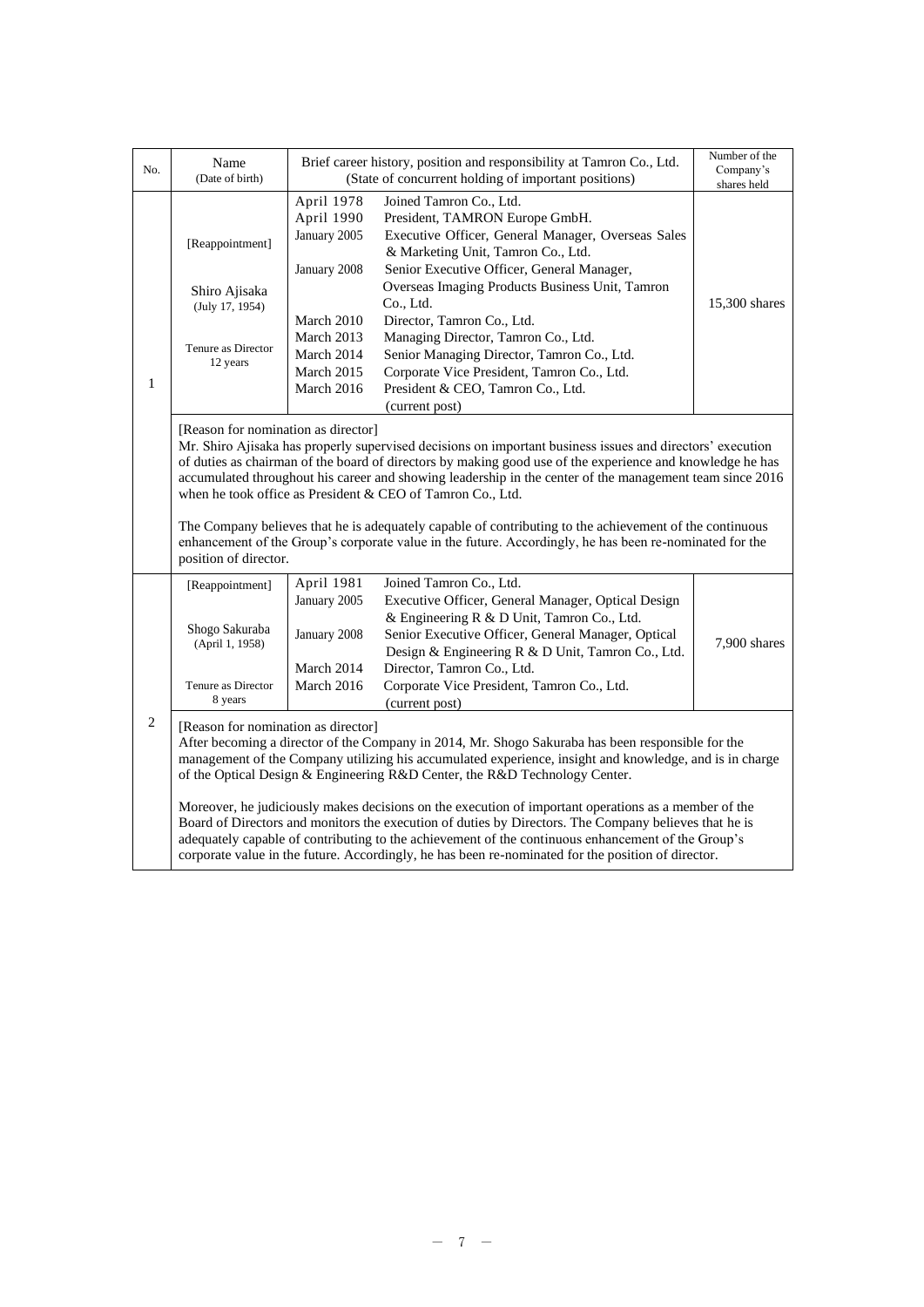| No.            | Name<br>(Date of birth)                                                                                                                                                                                                                                                                                                                                                                                                                                                                                                                                                                                                                                                                                                                                                          |                                                                                                                                                                                                                                                                                                                                                                                                                                                                                                                                                                                                                                                                                                                                               | Brief career history, position and responsibility at Tamron Co., Ltd.<br>(State of concurrent holding of important positions)                                                                                                                                     | Number of the<br>Company's<br>shares held |  |  |  |
|----------------|----------------------------------------------------------------------------------------------------------------------------------------------------------------------------------------------------------------------------------------------------------------------------------------------------------------------------------------------------------------------------------------------------------------------------------------------------------------------------------------------------------------------------------------------------------------------------------------------------------------------------------------------------------------------------------------------------------------------------------------------------------------------------------|-----------------------------------------------------------------------------------------------------------------------------------------------------------------------------------------------------------------------------------------------------------------------------------------------------------------------------------------------------------------------------------------------------------------------------------------------------------------------------------------------------------------------------------------------------------------------------------------------------------------------------------------------------------------------------------------------------------------------------------------------|-------------------------------------------------------------------------------------------------------------------------------------------------------------------------------------------------------------------------------------------------------------------|-------------------------------------------|--|--|--|
|                | [Reappointment]                                                                                                                                                                                                                                                                                                                                                                                                                                                                                                                                                                                                                                                                                                                                                                  | April 1978<br>April 2012                                                                                                                                                                                                                                                                                                                                                                                                                                                                                                                                                                                                                                                                                                                      | Joined Tamron Co., Ltd.<br>Executive Officer, General Manager, Industrial<br>Optics Business Unit, Tamron Co., Ltd.                                                                                                                                               |                                           |  |  |  |
|                | Koji Masunari<br>(November 26, 1955)                                                                                                                                                                                                                                                                                                                                                                                                                                                                                                                                                                                                                                                                                                                                             | April 2014                                                                                                                                                                                                                                                                                                                                                                                                                                                                                                                                                                                                                                                                                                                                    | Senior Executive Officer, General Manager,<br>Industrial Optics Business Unit, Tamron Co., Ltd.                                                                                                                                                                   | 3,900 shares                              |  |  |  |
|                | Tenure as Director                                                                                                                                                                                                                                                                                                                                                                                                                                                                                                                                                                                                                                                                                                                                                               | March 2015<br>March 2016<br>March 2021                                                                                                                                                                                                                                                                                                                                                                                                                                                                                                                                                                                                                                                                                                        | Director, Tamron Co., Ltd.<br>Managing Director, Tamron Co., Ltd.<br>Senior Managing Director, Tamron Co., Ltd.                                                                                                                                                   |                                           |  |  |  |
|                | 7 years                                                                                                                                                                                                                                                                                                                                                                                                                                                                                                                                                                                                                                                                                                                                                                          |                                                                                                                                                                                                                                                                                                                                                                                                                                                                                                                                                                                                                                                                                                                                               | (current post)                                                                                                                                                                                                                                                    |                                           |  |  |  |
| 3              |                                                                                                                                                                                                                                                                                                                                                                                                                                                                                                                                                                                                                                                                                                                                                                                  | [Reason for nomination as director]<br>After becoming a director of the Company in 2015, Mr. Koji Masunari has been responsible for the<br>management of the Company utilizing his accumulated experience, insight and knowledge, and is in charge<br>of the Industrial Optics Business Unit and the Compliance.<br>Moreover, he judiciously makes decisions on the execution of important operations as a member of the<br>Board of Directors and monitors the execution of duties by Directors. The Company believes that he is<br>adequately capable of contributing to the achievement of the continuous enhancement of the Group's<br>corporate value in the future. Accordingly, he has been re-nominated for the position of director. |                                                                                                                                                                                                                                                                   |                                           |  |  |  |
|                |                                                                                                                                                                                                                                                                                                                                                                                                                                                                                                                                                                                                                                                                                                                                                                                  | June 2006                                                                                                                                                                                                                                                                                                                                                                                                                                                                                                                                                                                                                                                                                                                                     | Joined Tamron Co., Ltd.                                                                                                                                                                                                                                           |                                           |  |  |  |
|                | [Reappointment]<br>Hiroshi Otsuka                                                                                                                                                                                                                                                                                                                                                                                                                                                                                                                                                                                                                                                                                                                                                | April 2010<br>January 2015                                                                                                                                                                                                                                                                                                                                                                                                                                                                                                                                                                                                                                                                                                                    | Executive Officer, General Manager, Technology<br>Development Strategic Planning Board, General<br>Manager, Legal & IP Management Board, Tamron<br>Co., Ltd.<br>Executive Officer, General Manager, Corporate<br>Business Planning & Administration Board, Tamron |                                           |  |  |  |
|                | (November 11, 1959)                                                                                                                                                                                                                                                                                                                                                                                                                                                                                                                                                                                                                                                                                                                                                              |                                                                                                                                                                                                                                                                                                                                                                                                                                                                                                                                                                                                                                                                                                                                               | Co., Ltd.                                                                                                                                                                                                                                                         | 7,900 shares                              |  |  |  |
|                | Tenure as Director<br>6 years                                                                                                                                                                                                                                                                                                                                                                                                                                                                                                                                                                                                                                                                                                                                                    | April 2015                                                                                                                                                                                                                                                                                                                                                                                                                                                                                                                                                                                                                                                                                                                                    | Senior Executive Officer, General Manager,<br>Corporate Business Planning & Administration<br>Board, Tamron Co., Ltd.                                                                                                                                             |                                           |  |  |  |
| $\overline{4}$ |                                                                                                                                                                                                                                                                                                                                                                                                                                                                                                                                                                                                                                                                                                                                                                                  | March 2016<br>March 2020                                                                                                                                                                                                                                                                                                                                                                                                                                                                                                                                                                                                                                                                                                                      | Director, Tamron Co., Ltd.<br>Managing Director, Tamron Co., Ltd.<br>(current post)                                                                                                                                                                               |                                           |  |  |  |
|                | [Reason for nomination as director]<br>After becoming a director of the Company in 2016, Mr. Hiroshi Otsuka has been responsible for the<br>management of the Company utilizing his accumulated experience, insight and knowledge, and is in charge<br>of the Corporate Strategy Unit, CSR Implementation & Administration and Investors Relations.<br>Moreover, he judiciously makes decisions on the execution of important operations as a member of the<br>Board of Directors and monitors the execution of duties by Directors. The Company believes that he is<br>adequately capable of contributing to the achievement of the continuous enhancement of the Group's<br>corporate value in the future. Accordingly, he has been re-nominated for the position of director. |                                                                                                                                                                                                                                                                                                                                                                                                                                                                                                                                                                                                                                                                                                                                               |                                                                                                                                                                                                                                                                   |                                           |  |  |  |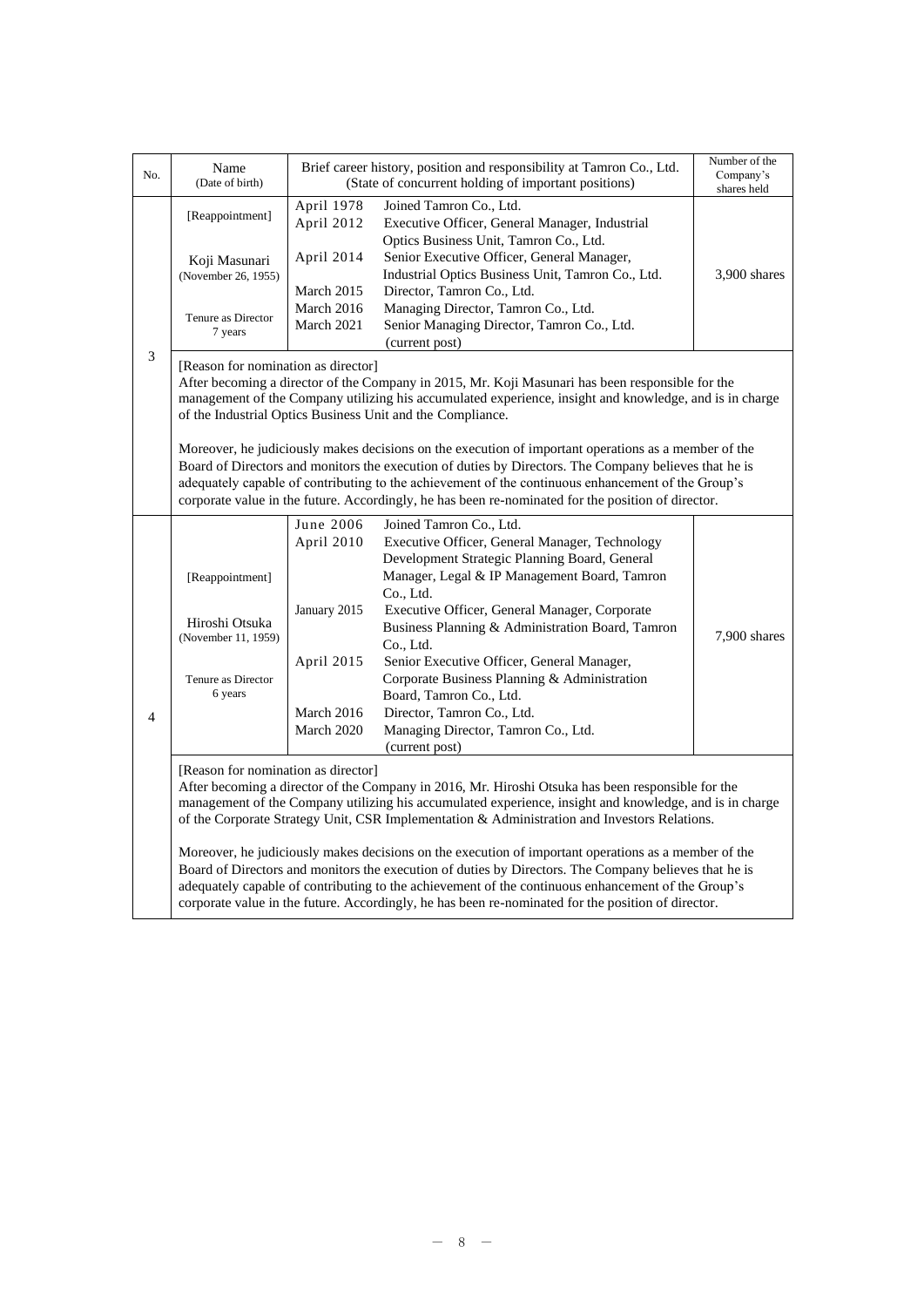| No. | Name<br>(Date of birth)                                                                                                                                                                                                                                                                                                                                                                                                   |                            | Brief career history, position and responsibility at Tamron Co., Ltd.<br>(State of concurrent holding of important positions)                                                                                                                                                                                | Number of the<br>Company's<br>shares held |  |  |
|-----|---------------------------------------------------------------------------------------------------------------------------------------------------------------------------------------------------------------------------------------------------------------------------------------------------------------------------------------------------------------------------------------------------------------------------|----------------------------|--------------------------------------------------------------------------------------------------------------------------------------------------------------------------------------------------------------------------------------------------------------------------------------------------------------|-------------------------------------------|--|--|
|     | [Reappointment]                                                                                                                                                                                                                                                                                                                                                                                                           | January 1997<br>April 2010 | Joined Tamron Co., Ltd.<br>Executive Officer, Tamron Co., Ltd., Managing<br>Director, TAMRON OPTICAL (FOSHAN) CO.,                                                                                                                                                                                           |                                           |  |  |
|     | Shenghai Zhang<br>(January 7, 1960)                                                                                                                                                                                                                                                                                                                                                                                       | April 2014                 | LTD.<br>Senior Executive Officer, Tamron Co., Ltd.,<br>Managing Director, TAMRON OPTICAL<br>(FOSHAN) CO., LTD.                                                                                                                                                                                               | 5,800 shares                              |  |  |
|     | Tenure as Director<br>6 years                                                                                                                                                                                                                                                                                                                                                                                             | March 2016<br>March 2020   | Director, Tamron Co., Ltd.<br>Managing Director, Tamron Co., Ltd.<br>(current post)                                                                                                                                                                                                                          |                                           |  |  |
| 5   | [Reason for nomination as director]<br>Technology Center.                                                                                                                                                                                                                                                                                                                                                                 |                            | After becoming a director of the Company in 2016, Mr. Shenghai Zhang has been responsible for the<br>management of the Company utilizing his accumulated experience, insight and knowledge, and is in charge<br>of the Global Production (Aomori Factory, China Factory, Vietnam Factory) and Mold & Tooling |                                           |  |  |
|     | Moreover, he judiciously makes decisions on the execution of important operations as a member of the<br>Board of Directors and monitors the execution of duties by Directors. The Company believes that he is<br>adequately capable of contributing to the achievement of the continuous enhancement of the Group's<br>corporate value in the future. Accordingly, he has been re-nominated for the position of director. |                            |                                                                                                                                                                                                                                                                                                              |                                           |  |  |
|     | [Reappointment]                                                                                                                                                                                                                                                                                                                                                                                                           | April 1984<br>April 2012   | Joined Tamron Co., Ltd.<br>Executive Officer, General Manager, OEM                                                                                                                                                                                                                                           |                                           |  |  |
|     | Makoto Otani<br>(January 17, 1962)                                                                                                                                                                                                                                                                                                                                                                                        | March 2015                 | Component Business Unit, Tamron Co., Ltd.<br>Executive Officer, General Manager, Industrial<br>Optics Business Unit, Tamron Co., Ltd.                                                                                                                                                                        | 1,800 shares                              |  |  |
| 6   | Tenure as Director<br>4 years                                                                                                                                                                                                                                                                                                                                                                                             | April 2016<br>March 2018   | Senior Executive Officer, General Manager Industrial<br>Optics Business Unit, Tamron Co., Ltd.<br>Director, Tamron Co., Ltd.<br>(current post)                                                                                                                                                               |                                           |  |  |
|     | [Reason for nomination as director]                                                                                                                                                                                                                                                                                                                                                                                       |                            | After becoming a director of the Company in 2018, Mr. Makoto Otani has been responsible for the<br>management of the Company utilizing his accumulated experience, insight and knowledge, and is in charge<br>of the OEM Component Business Unit and the Quality Control & Assurance Supervision Unit.       |                                           |  |  |
|     | Moreover, he judiciously makes decisions on the execution of important operations as a member of the<br>Board of Directors and monitors the execution of duties by Directors. The Company believes that he is<br>adequately capable of contributing to the achievement of the continuous enhancement of the Group's<br>corporate value in the future. Accordingly, he has been re-nominated for the position of director. |                            |                                                                                                                                                                                                                                                                                                              |                                           |  |  |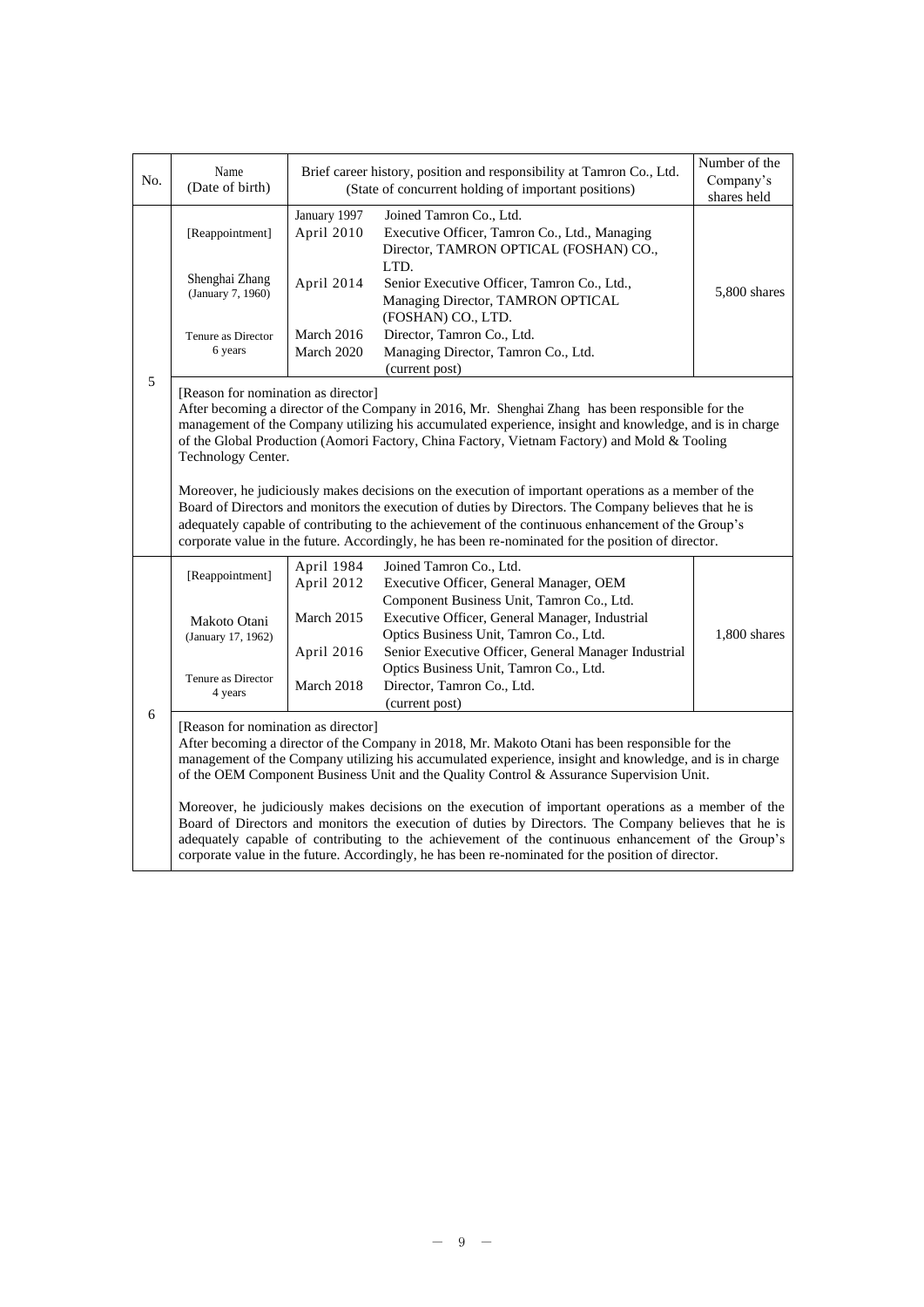| No.            | Name<br>(Date of birth)                                                                                                                                                                                                                                                                                                                                                                                                                                                                                                                                                                                                                                                                                                                                                            |                                                                                                                | Brief career history, position and responsibility at Tamron Co., Ltd.<br>(State of concurrent holding of important positions)                                                                                                                                                                                                                                                                                                                                                                                                                             | Number of the<br>Company's<br>shares held |  |  |
|----------------|------------------------------------------------------------------------------------------------------------------------------------------------------------------------------------------------------------------------------------------------------------------------------------------------------------------------------------------------------------------------------------------------------------------------------------------------------------------------------------------------------------------------------------------------------------------------------------------------------------------------------------------------------------------------------------------------------------------------------------------------------------------------------------|----------------------------------------------------------------------------------------------------------------|-----------------------------------------------------------------------------------------------------------------------------------------------------------------------------------------------------------------------------------------------------------------------------------------------------------------------------------------------------------------------------------------------------------------------------------------------------------------------------------------------------------------------------------------------------------|-------------------------------------------|--|--|
| $\overline{7}$ | [Reappointment]<br>Tomohide Okayasu<br>(January 30, 1975)<br>Tenure as Director<br>4 years                                                                                                                                                                                                                                                                                                                                                                                                                                                                                                                                                                                                                                                                                         | December 2000<br>April 2012<br>January 2014<br>April 2016<br>April 2017<br>March 2018                          | Joined Tamron Co., Ltd.<br>Executive Officer, General Manager, Product<br>Development Management & Administration Unit,<br>Tamron Co., Ltd.<br>Executive Officer, General Manager, Imaging<br>Products Business Unit, Tamron Co., Ltd.<br>Senior Executive Officer, Tamron Co., Ltd.<br>Senior Executive Officer, Tamron Co., Ltd. Vice<br>Chairman, TAMRON USA, INC.<br>Director, Tamron Co., Ltd.                                                                                                                                                       |                                           |  |  |
|                | (current post)<br>[Reason for nomination as director]<br>After becoming a director of the Company in 2018, Mr. Tomohide Okayasu has been responsible for the<br>management of the Company utilizing his accumulated experience, insight and knowledge, and is in charge<br>of the Imaging Products Business Unit and the Procurement Management Unit.<br>Moreover, he judiciously makes decisions on the execution of important operations as a member of the<br>Board of Directors and monitors the execution of duties by Directors. The Company believes that he is<br>adequately capable of contributing to the achievement of the continuous enhancement of the Group's<br>corporate value in the future. Accordingly, he has been re-nominated for the position of director. |                                                                                                                |                                                                                                                                                                                                                                                                                                                                                                                                                                                                                                                                                           |                                           |  |  |
| 8              | [Reappointment]<br>[Outside]<br>[Independent]<br>Yuichi Sato<br>(January 2, 1950)<br>Tenure as Director<br>4 years                                                                                                                                                                                                                                                                                                                                                                                                                                                                                                                                                                                                                                                                 | April 1978<br>January 1980<br>April 1983<br>April 1994<br>April 2010<br>April 2013<br>April 2014<br>March 2018 | Joined Tokyo Shibaura Electric Co., Ltd. (now<br>Toshiba Corporation)<br>Assistant, School of Engineering, Tokyo Institute of<br>Technology<br>Assistant Professor, Faculty of Engineering, Saitama<br>University<br>Professor, Faculty of Engineering, Saitama University<br>Dean, Faculty of Engineering, Saitama University<br>Dean, Graduate School of Science and Engineering,<br>Saitama University<br>Executive Director, Vice President, Saitama<br>University National University Corporation<br>Outside Director, the Company<br>(current post) | 400 shares                                |  |  |
|                | [Reasons for nomination as outside director and expected roles]<br>Mr. Yuichi Sato has served as an academic administrator and vice president of a university in the past and<br>has professional expertise. The Company believes that he will use his expertise to contribute to the<br>achievement of the continuous enhancement of the Group's corporate value in the future. Accordingly, he<br>has been re-nominated for the position of outside director.<br>He has been involved in the management of a national university corporation in the past but has otherwise<br>no experience in corporate management. However, the Company believes that he will properly perform his<br>duties as an outside director for the reasons described above.                           |                                                                                                                |                                                                                                                                                                                                                                                                                                                                                                                                                                                                                                                                                           |                                           |  |  |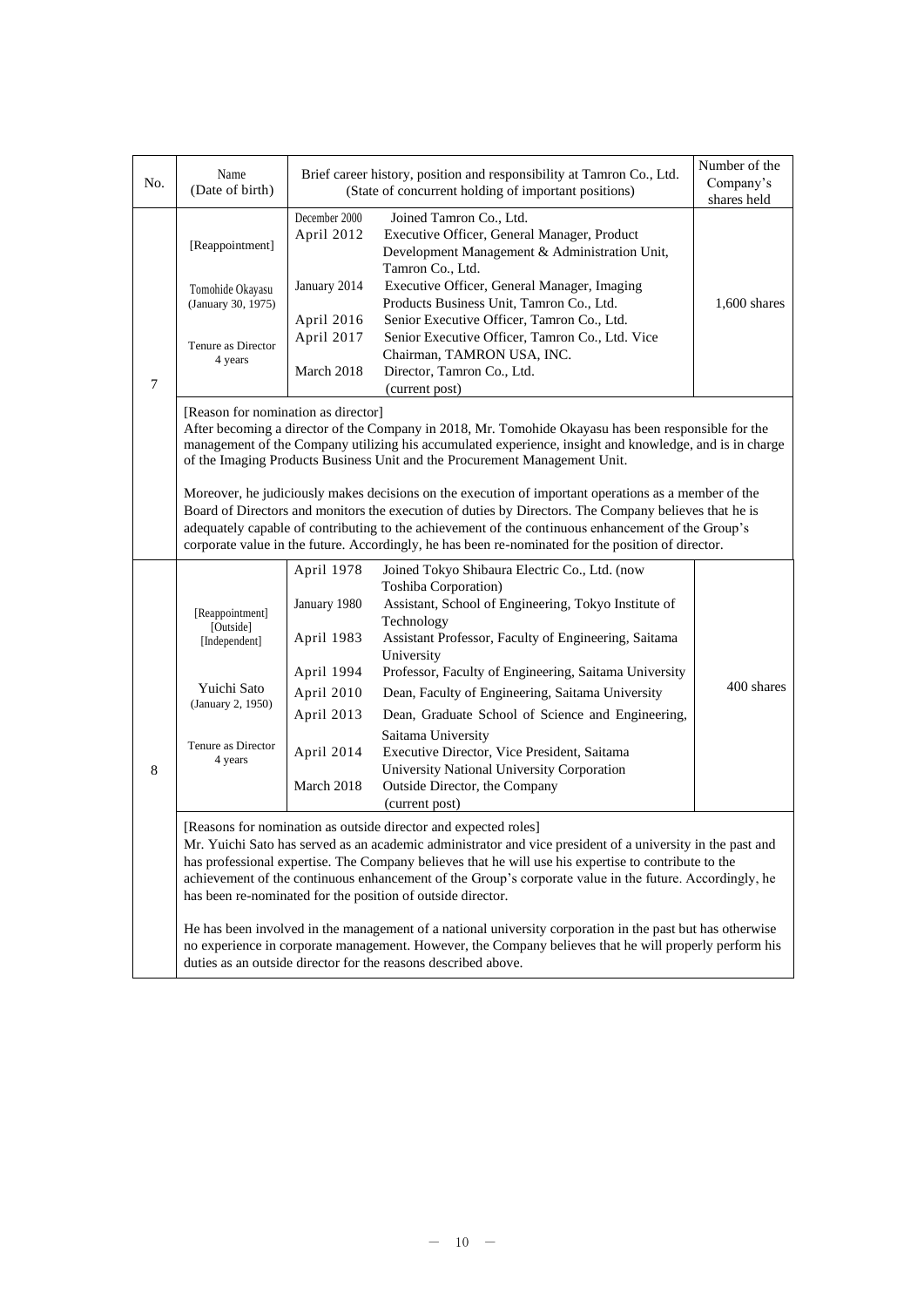| No. | Name<br>(Date of birth)                                                                                                                                                                                                                                                                                                                                                                                                                                                                                                                                                                                                                                                                                                            | Brief career history, position and responsibility at Tamron Co., Ltd.<br>(State of concurrent holding of important positions) | Number of the<br>Company's<br>shares held                                                                                                                                                                                                                                                                                                                                                                                                                                                                                                                                                                                                                                                                                   |          |  |
|-----|------------------------------------------------------------------------------------------------------------------------------------------------------------------------------------------------------------------------------------------------------------------------------------------------------------------------------------------------------------------------------------------------------------------------------------------------------------------------------------------------------------------------------------------------------------------------------------------------------------------------------------------------------------------------------------------------------------------------------------|-------------------------------------------------------------------------------------------------------------------------------|-----------------------------------------------------------------------------------------------------------------------------------------------------------------------------------------------------------------------------------------------------------------------------------------------------------------------------------------------------------------------------------------------------------------------------------------------------------------------------------------------------------------------------------------------------------------------------------------------------------------------------------------------------------------------------------------------------------------------------|----------|--|
| 9   | [Reappointment]<br>[Outside]<br>[Independent]<br>Harumi Katagiri<br>(December 29, 1968)<br>Tenure as Director<br>4 years                                                                                                                                                                                                                                                                                                                                                                                                                                                                                                                                                                                                           | November 1993<br>April 1998<br>March 2000<br>July 2009<br>July 2017<br>March 2018<br>June 2019<br>June 2019                   | Joined Asahi & Co. (now KPMG AZSA LLC)<br>Registered as a certified public accountant in Japan<br>Joined Century Audit Corporation (now Ernst &<br>Young ShinNihon LLC)<br>Member of Ernst & Young Shin Nihon LLC<br>Opened the Harumi Katagiri CPA Office<br>(current post)<br>Outside Director, the Company<br>(current post)<br>Supervisory Director, Mori Trust Sogo Reit, Inc.<br>(current post)<br>Outside Director, Japan Asia Investment Company, Limited<br>(current post)<br>[Important concurrent positions outside the Company]<br>Certified public accountant (the Harumi Katagiri CPA Office)<br>Supervisory Director, Mori Trust Sogo Reit, Inc.<br>Outside Director, Japan Asia Investment Company, Limited | - shares |  |
|     | [Reasons for nomination as outside director and expected roles]<br>Ms. Harumi Katagiri has professional knowledge and insight as a certified public accountant. The<br>Company believes that she will contribute to the achievement of the continuous enhancement of the<br>Group's corporate value, utilizing her professional expertise. Accordingly, she has been re-nominated for<br>the position of outside director.<br>She has been involved in the management of a CPA office and has served as outside officer in the past but<br>has otherwise no experience in corporate management. However, the Company believes that she will<br>properly perform her duties as an outside director for the reasons described above. |                                                                                                                               |                                                                                                                                                                                                                                                                                                                                                                                                                                                                                                                                                                                                                                                                                                                             |          |  |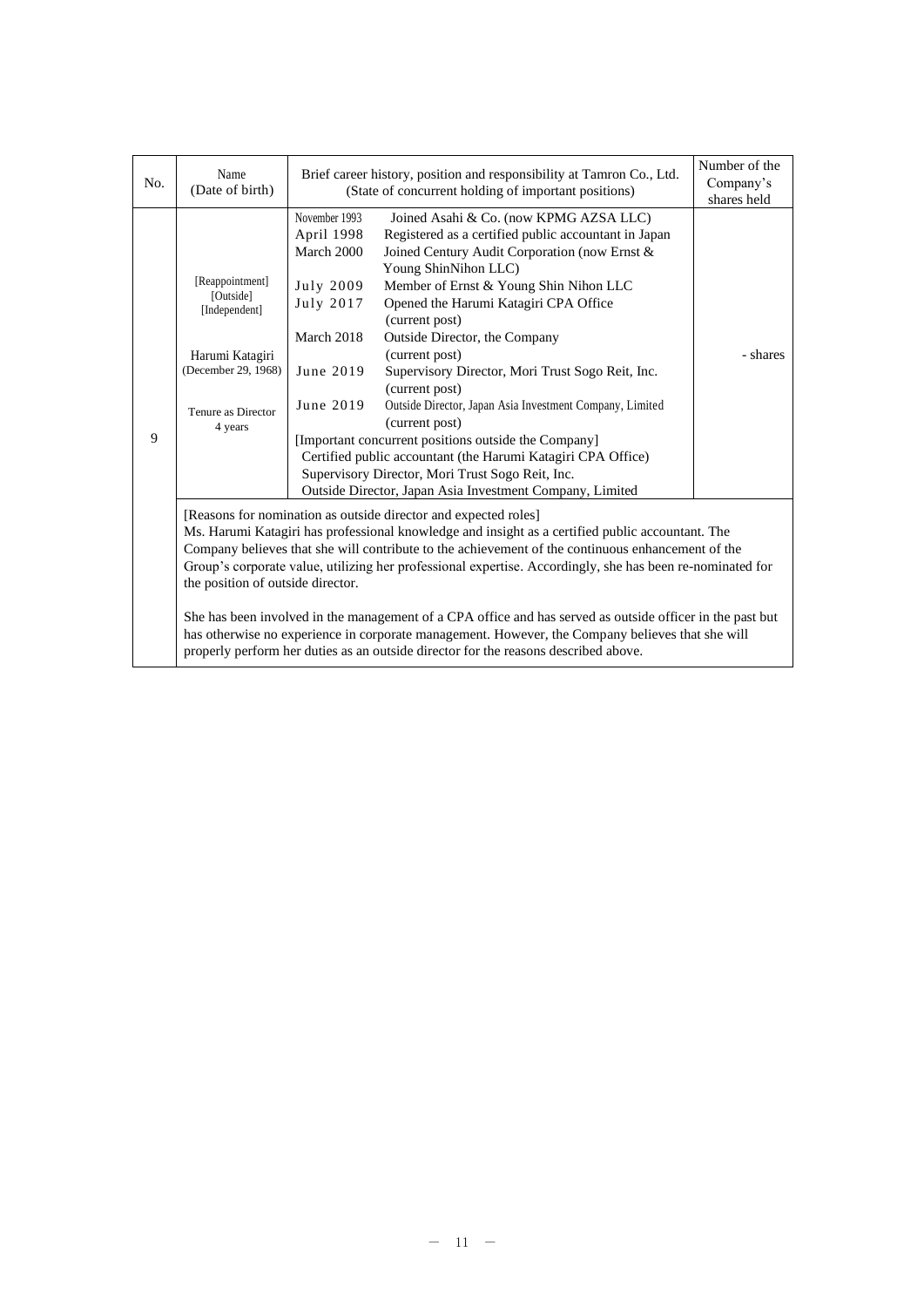| No. | Name<br>(Date of birth)                                                                                           | Brief career history, position and responsibility at Tamron Co., Ltd.<br>(State of concurrent holding of important positions)              | Number of the<br>Company's<br>shares held                                                                                                                                                                                                                                                                                                                                                                                                                                                                                                                                                                                                                                                                                                                                                                                                                                                                                                                                          |            |
|-----|-------------------------------------------------------------------------------------------------------------------|--------------------------------------------------------------------------------------------------------------------------------------------|------------------------------------------------------------------------------------------------------------------------------------------------------------------------------------------------------------------------------------------------------------------------------------------------------------------------------------------------------------------------------------------------------------------------------------------------------------------------------------------------------------------------------------------------------------------------------------------------------------------------------------------------------------------------------------------------------------------------------------------------------------------------------------------------------------------------------------------------------------------------------------------------------------------------------------------------------------------------------------|------------|
| 10  | [Reappointment]<br>[Outside]<br>[Independent]<br>Eriko Ishii<br>(January 3, 1981)<br>Tenure as Director<br>1 year | October 2004<br>October 2004<br>February 2011<br>April 2016<br>July 2016<br>June 2018<br>May 2019<br>June 2019<br>March 2021<br>March 2021 | Registered as an attorney<br>(current post)<br>Joined Mori Hamada & Matsumoto LPC<br>Registered as an attorney in the State of New York<br>(current post)<br>Part-time lecturer of Keio University Law School<br>(current post)<br>Partner of Shin Saiwai Law Office<br>(current post)<br>Outside director of Sophia Holdings Co., Ltd.<br>(current post)<br>Supervisory Director of Canadian Solar Infrastructure Fund, Inc.<br>(current post)<br>Supervisory Director of ALMAD, INC.<br>(current post)<br>Outside Director, the Company<br>(current post)<br>Outside Director of Sun Asterisk Inc.<br>(current post)<br>[Important concurrent positions outside the Company]<br>Attorney (Partner of Shin Saiwai Law Office)<br>Part-time lecturer, Keio University Law School<br>Outside Director, Sophia Holdings Co., Ltd.<br>Supervisory Director, Canadian Solar Infrastructure Fund, Inc.<br>Outside Corporate Auditor, ALMAD, INC.<br>Outside Director, Sun Asterisk Inc. | 100 shares |
|     | been re-nominated for the position of director.                                                                   |                                                                                                                                            | [Reasons for nomination as outside director and expected roles]<br>Ms. Eriko Ishii has professional knowledge and insight as an attorney, and is familiar with M&A and<br>corporate law, etc. The Company believes that she will contribute to the achievement of the continuous<br>enhancement of the Group's corporate value, utilizing her professional expertise. Accordingly, she has<br>She has served as outside director, outside corporate auditor, and supervisory director in the past but has<br>otherwise no experience in corporate management. However, the Company believes that she will properly<br>perform her duties as an outside director for the reasons described above.                                                                                                                                                                                                                                                                                   |            |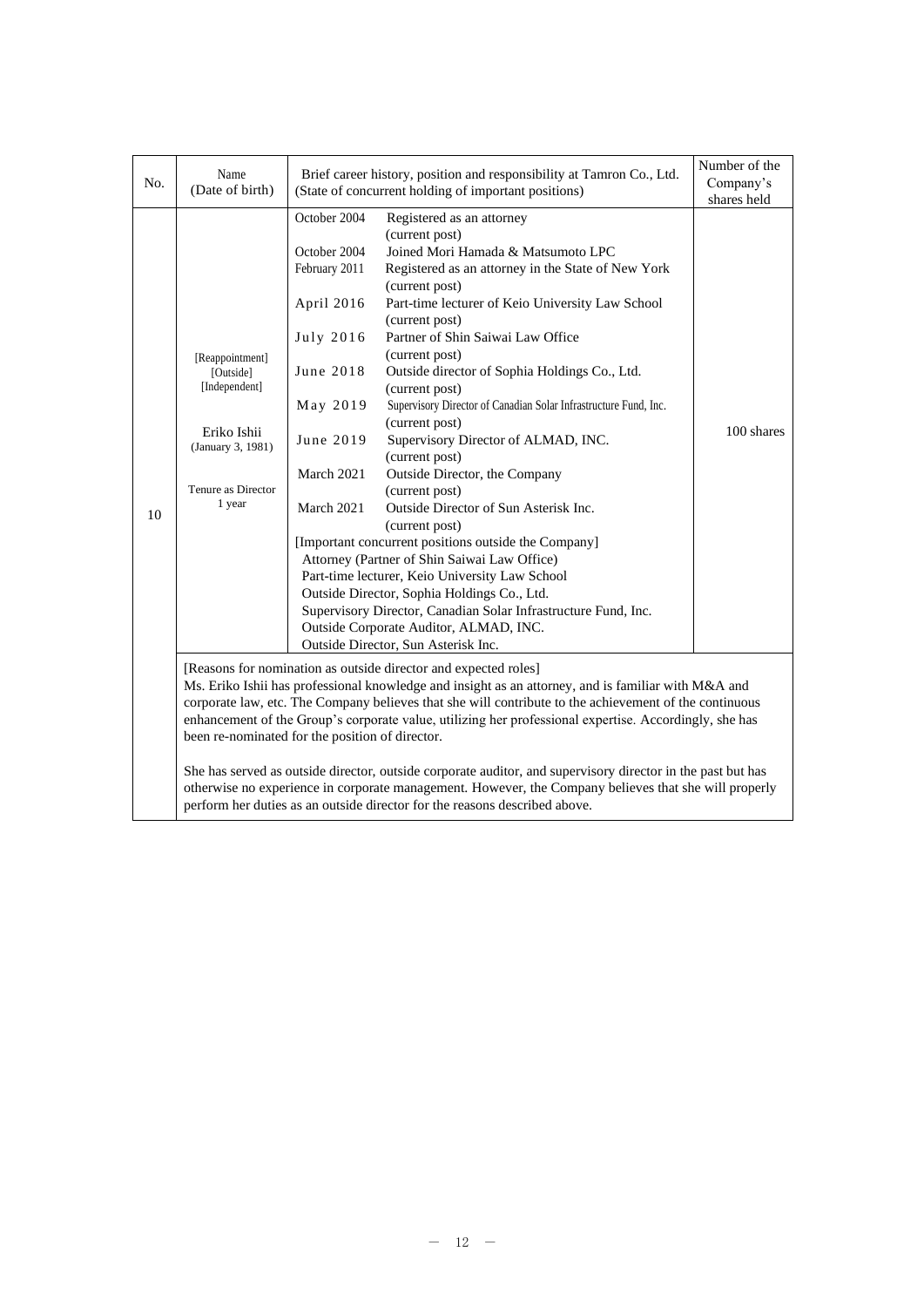| April 1973<br>Joined NIHON KOHDEN CORPORATION<br>April 1994<br>Director and President, Nihon Kohden America, Inc.<br>April 1998<br>General Manager of Corporate Planning Department,<br>[Newly appointment]<br>NIHON KOHDEN CORPORATION<br>[Outside]<br>April 1999<br>General Manager of Human Resources Department,<br>[Independent]<br>NIHON KOHDEN CORPORATION<br>Director, NIHON KOHDEN CORPORATION<br>June 1999<br>Fumio Suzuki<br>June 2003<br>Managing Director, NIHON KOHDEN<br>- shares<br>(November 3, 1948)<br><b>CORPORATION</b><br>June 2007<br>Corporate Director and Executive Operating Officer,<br>NIHON KOHDEN CORPORATION<br>Tenure as Director<br>June 2008<br>Representative Director and President, NIHON<br>KOHDEN CORPORATION<br>11<br>June 2015<br>Chairman and CEO, NIHON KOHDEN<br><b>CORPORATION</b> | No. | Name<br>(Date of birth) | Brief career history, position and responsibility at Tamron Co., Ltd.<br>(State of concurrent holding of important positions) |  |  |  |  |
|----------------------------------------------------------------------------------------------------------------------------------------------------------------------------------------------------------------------------------------------------------------------------------------------------------------------------------------------------------------------------------------------------------------------------------------------------------------------------------------------------------------------------------------------------------------------------------------------------------------------------------------------------------------------------------------------------------------------------------------------------------------------------------------------------------------------------------|-----|-------------------------|-------------------------------------------------------------------------------------------------------------------------------|--|--|--|--|
|                                                                                                                                                                                                                                                                                                                                                                                                                                                                                                                                                                                                                                                                                                                                                                                                                                  |     |                         |                                                                                                                               |  |  |  |  |

[Reason for nomination as director]

Mr. Fumio Suzuki has a wealth of management experience, such as having been Representative Director of NIHON KOHDEN CORPORATION over many years, and a wide range of knowledge and a network of contacts in the health care industry.

The Company expects that Mr. Suzuki will contribute to the achievement of the continuous improvement of the Group's corporate value, utilizing his extensive experience, knowledge, etc. and fully performing the roles of taking part in important managerial decision making, highly effective supervision of management, etc. Accordingly, he has been newly nominated for the position of Outside Director.

(Notes)

1. None of the candidates for directors have any special interest in the Company.

- 2. Mr. Yuichi Sato, Ms. Harumi Katagiri, Ms. Eriko Ishii and Mr. Fumio Suzuki are candidates for outside directors.
- 3. Mr. Yuichi Sato, Ms. Harumi Katagiri, and Ms. Harumi Katagiri are currently outside directors of the Company, and their term of office as outside directors will be four years for Mr. Yuichi Sato and Ms. Harumi Katagiri, and one year for Ms. Eriko Ishii at the end of this general meeting.
- 4. Pursuant to the provisions of Article 427, Paragraph 1 of the Companies Act, the Company has entered into a contract with Mr. Yuichi Sato, Ms. Harumi Katagiri and Ms. Eriko Ishii respectively, to limit their liabilities for damages under Article 423, Paragraph 1 of the same Act. The limit of liability for damages under the contract is the minimum liability amount stipulated under Article 425, Paragraph 1 of the same Act. Moreover, when the elections of directors the above mentioned are approved, the Company plans to extend these contracts with them. Upon the approval of the appointment of Mr. Fumio Suzuki as outside director, the Company will execute an agreement for the limitation of liability as set forth in Paragraph 1, Article 423 of the Companies Act with Mr. Suzuki according to the provisions of Paragraph 1, Article 427 of the Companies Act.
- 5. As Mr. Yuichi Sato, Ms. Harumi Katagiri and Ms. Eriko Ishii fulfill the requirements for independent directors under the Company's standards and the rules of Tokyo Stock Exchange, Inc. for the judgment of independence, the Company applies the Tokyo Stock Exchange. Inc, of them as an independent officer in accordance with the provisions of the Tokyo Stock Exchange, Inc. Moreover, when the elections of directors the above mentioned are approved, the Company will maintain their registration as independent directors. Upon the approval of the appointment of Mr. Fumio Suzuki as outside director, he will be appointed as independent director.
- 6. The Company's policy is to take out a directors and officers liability insurance policy with an insurance company as provided for in Paragraph 1, Article 430-3 of the Companies Act, and to use this insurance policy to compensate for any damages suffered by insured parties include Company's directors as a result of damages or litigation expenses borne in the event of litigation concerning compensation for damages brought by shareholders, investors or other third parties during the insurance period. Upon the approval of the elections of directors the above mentioned, the Company will be included in insured parties under this insurance policy. The Company plans to renew the policy with the same content at next renewal.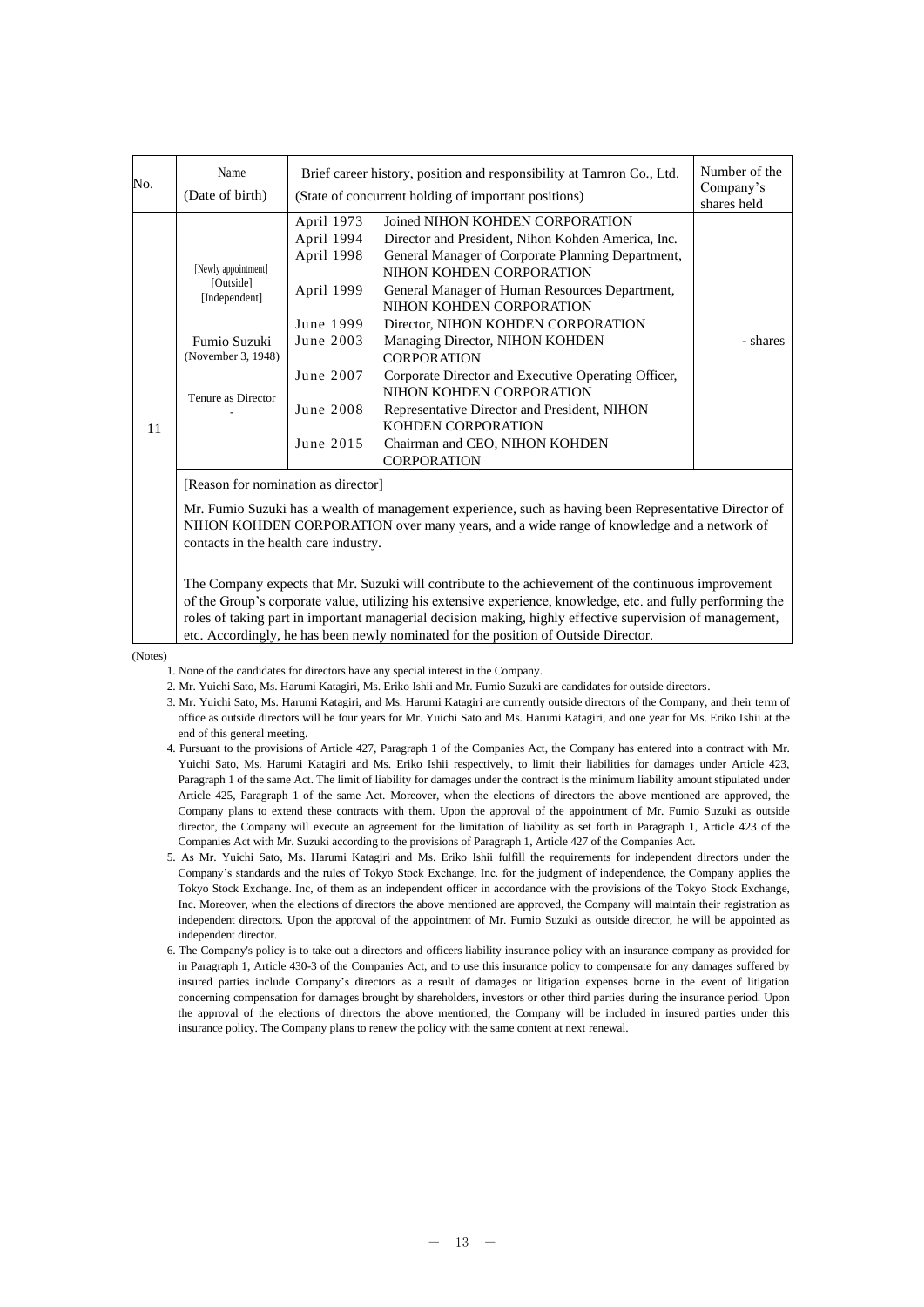**Reference: Director Skills Matrix** (in the case where the candidates are approved in this General Meeting of Shareholders) The Company's Board of Directors is comprised of individuals who possess a variety of professional knowledge and experience and backgrounds.

| Name                | Position in the Company            | <b>Business</b><br>management | Global     | Production.<br>development | Sales.<br>marketing | Finance,<br>accounting | Legal      |
|---------------------|------------------------------------|-------------------------------|------------|----------------------------|---------------------|------------------------|------------|
| Shiro Ajisaka       | President & CEO                    | $\circ$                       | $\bigcirc$ | $\circ$                    | $\circ$             |                        | $\circ$    |
| Shogo Sakuraba      | Corporate Vice<br>President        |                               |            | O                          |                     |                        |            |
| Koji Masunari       | Senior Managing<br><b>Director</b> |                               | $\bigcirc$ |                            | $\bigcirc$          |                        |            |
| Hiroshi Otsuka      | <b>Managing Director</b>           |                               |            |                            |                     | $\bigcirc$             | $\bigcirc$ |
| Shenghai Zhang      | Managing Director                  | $\bigcirc$                    | $\bigcirc$ | $\bigcirc$                 |                     |                        |            |
| Makoto Otani        | Director                           |                               |            | $\bigcirc$                 | $\bigcirc$          |                        |            |
| Tomohide<br>Okayasu | Director                           |                               | $\bigcirc$ | $\circ$                    | $\bigcirc$          |                        |            |
| Yuichi Sato         | <b>Outside Director</b>            |                               |            | $\circ$                    |                     |                        |            |
| Harumi Katagiri     | <b>Outside Director</b>            |                               |            |                            |                     | $\circ$                |            |
| Eriko Ishii         | <b>Outside Director</b>            |                               | $\circ$    |                            |                     |                        | $\circ$    |
| Fumio Suzuki        | <b>Outside Director</b>            | $\bigcirc$                    | Ω          |                            |                     |                        |            |

The professional knowledge and experience and backgrounds of the eleven (11) candidates for Directors are as follows.